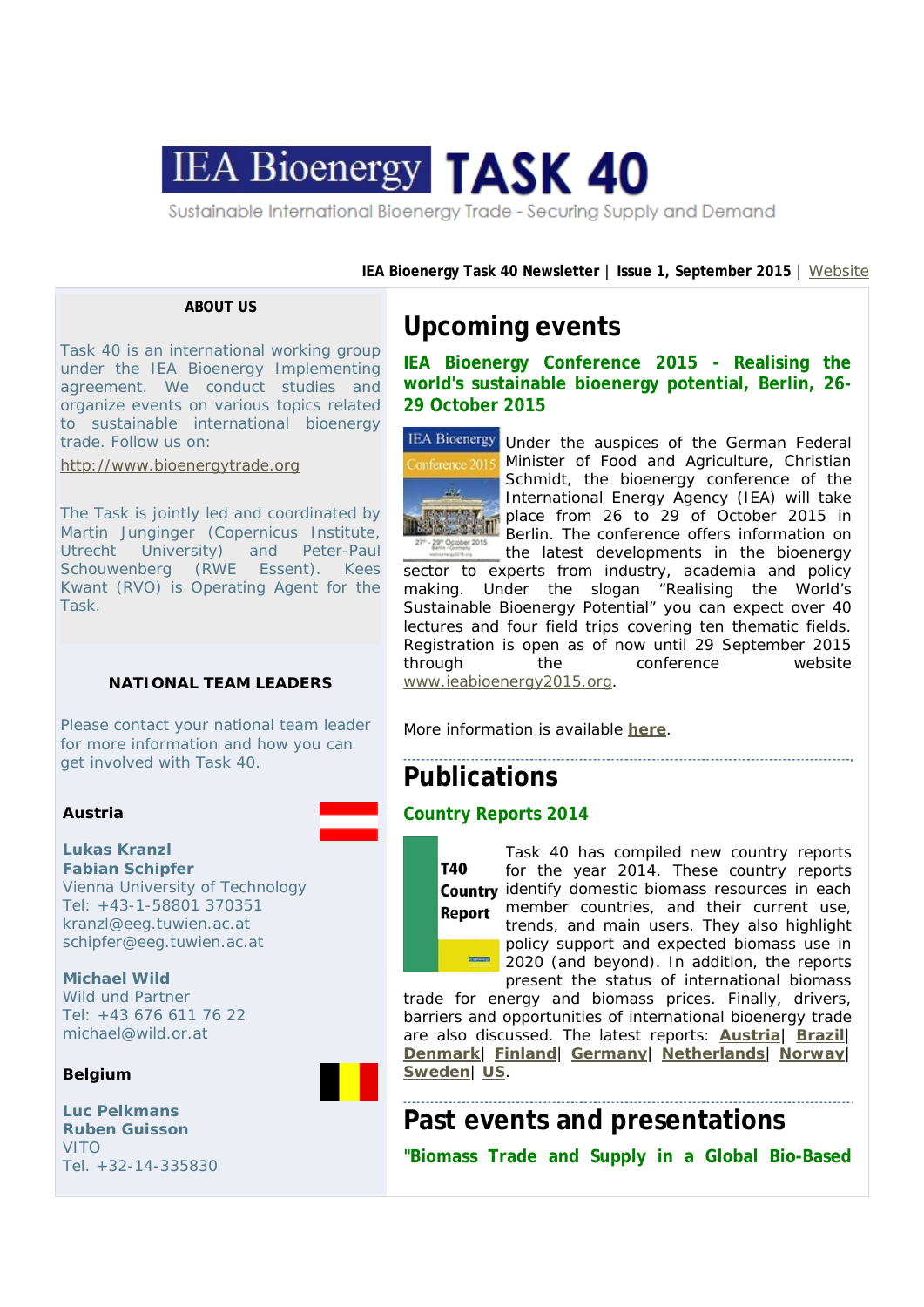luc.pelkmans@vito.be ruben.guisson@vito.be

**Didier Marchal** CRA-W, Belgium Didier.Marchal@spw.wallonie.be

# **Brazil**



**Arnaldo Walter** State University of Campinas Tel: +55-19-3521-3283 awalter@fem.unicamp.br

# **Denmark**

**Wolfgang Stelte** Danish Technological Institute Tel: +45 -7220- 1302 wst@teknologisk.dk

**Anders Evald** HOFOR, Denmark aev@hofor.dk

# **Finland**

**Tapio Ranta** Lappeenranta University of Technology Tel: + 358 40 8644994 tapio.ranta@lut.fi

**Jussi Heinimö** Mikkeli Development Miksei Ltd. Tel. +358 15 361 600 jussi.heinimo@mikseimikkeli.fi

# **Germany**

### **Uwe R. Fritsche** IINAS - International Institute for Sustainability Analysis and **Strategy** Tel: +49 (6151) 94324-0 uf@iinas.org

**Daniela Thrän** DBFZ / UFZ Tel.: +49- 341- 2434-435 Daniela.Thraen@dbfz.de

**Michael Deutmeyer** EAS Germany GmbH Mobile: +49 173-9099250

# **Economy", Sassari, Sardinia, Italy, 5-6 May 2015**



Many governments across the globe have defined national 'bioeconomy' strategies. However, it remains unclear how the current economy will shift towards a future bioeconomy where chemicals, materials, transport fuels, and other high-value products are derived from non-food materials. Under the banner of "Biomass

Trade and Supply in a Global Bio-Based Economy", IEA Bioenergy Tasks 40 and 42, together with the European Commission funded project DiaCore, have hosted a workshop on May 5 in Sassari, Italy. Draft findings of a recent Intertask study between Tasks 34, 40, and 42 as well as results of DiaCore on the same topic were presented, and the viewpoints of policy makers and representatives from the biofuels, biopower, and logistics industry were discussed. The workshop also included a site-visit to the MATRICA Biorefinery (a Versalis-NOVAMONT joint venture). The individual presentation can be downloaded **here**, or all presentations in a zip file **here**.

**"Visions for bio-energy trade in the Baltic Sea region in a ten year perspective", at Conference Nordic Baltic Bioenergy, Riga, Latvia, 15 April 2015**



Bioenergy commodities are increasingly **NORDIC BALTIC subject to international trade. But how will** this trade develop in the Nordic Baltic region in the coming ten years, and what are the driving forces? Will biogenic raw materials, woodchips, pellets and liquid biofuels be important sources of income to producers

and traders in the North European region? IEA Bioenergy Task 40 has organised a conference session about bioenergy trade on at Conference Nordic Baltic Bioenergy, Riga, Latvia. The session has gathered speakers from Denmark, Finland, Sweden, Latvia and the Netherlands. The presentations will be available on Task 40 website soon. More information is available **here**. Presentation of Martin Junginger and Anders Evald are available **here**.

**"Biomethane International", at 12nd International Conference on Biofuels, Berlin, 19-20 January 2015**



On 20 Jan 2015, the 4th "Biomethane International"-Session was carried out within the conference "Fuels of the Future" in **FUTURE** Berlin. The current event was organised in close cooperation between the DBFZ and the IEA Bioenergy Task 40. The session was chaired by prof. Dr. Daniela Thrän. The aim

was to address international experts and stakeholders